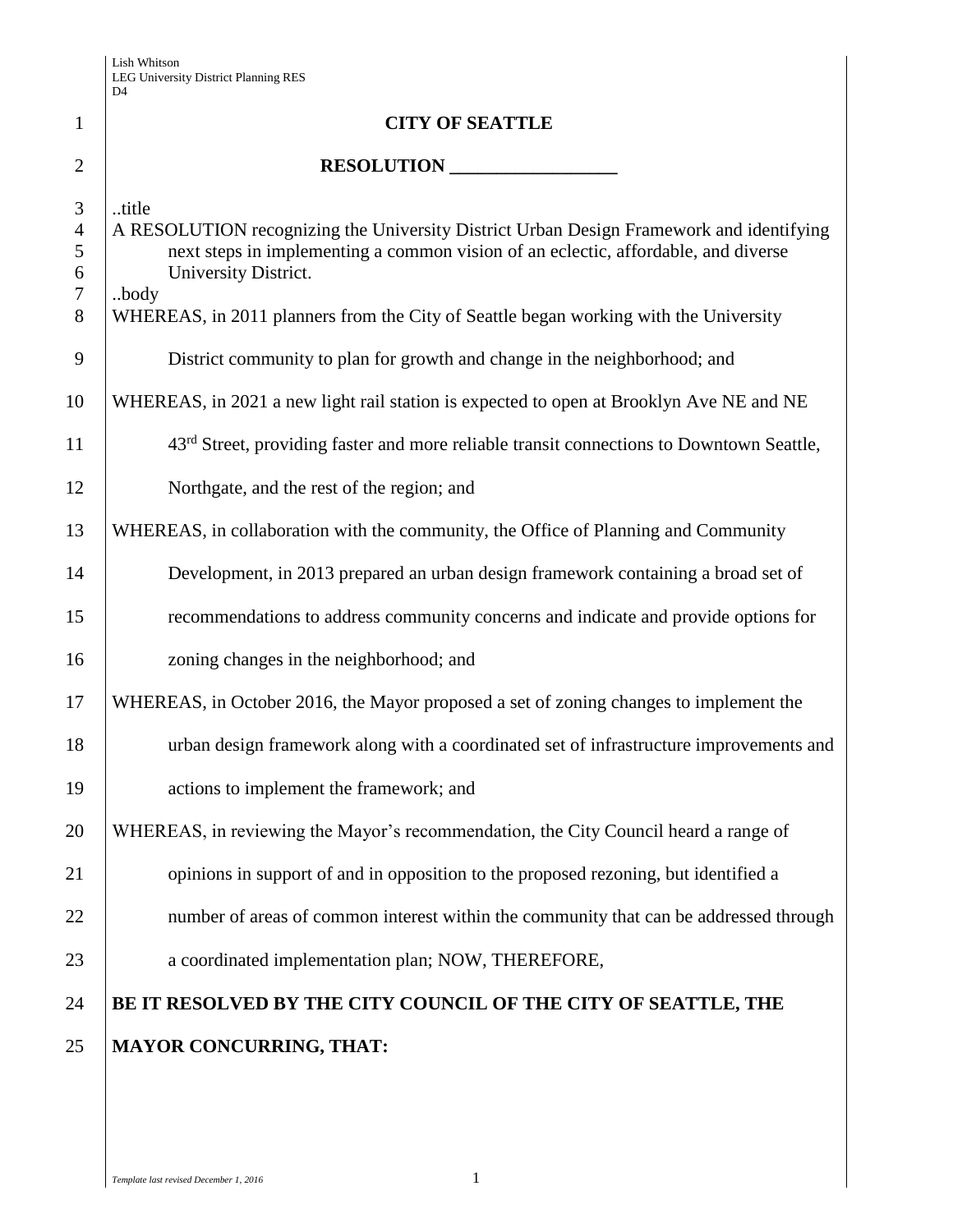Lish Whitson LEG University District Planning RES D<sub>4</sub>

 Section 1. The City Council recognizes the tremendous effort of all community members who participated in the creation of the U District Urban Design Framework, beginning in 2011, as well as their deep commitment to the U District and its diverse community and their common interest in working to accommodate growth in the neighborhood in ways that enhances the community for current and future residents, employees, businesses, and non-profits.

 Section 2. The City recognizes the completion of the U District Urban Design Framework as a combined effort of the community and the City, identified as Attachment 1 to this resolution.

 Section 3. The City recognizes a common interest with the community to support opportunities to increase access to childcare within the U District and for children of employees working within the U District. The City will explore opportunities to create a joint multi- employer/employee childcare voucher fund based on an assessment of the need of the employees of organizations in the U District, including the University of Washington, for quality, accessible, and affordable child care. In conducting the assessment, the City shall consult with the City of Seattle's Department of Education and Early Learning and the Human Services Department; the University of Washington and employees of the University, including the collective bargaining representatives for UW employees and child care providers; child care providers in the U District; the U District Partnership; and other appropriate persons or 18 | organizations. The City Council's Planning, Land Use and Zoning Committee will review findings and proposals resulting from this assessment in January of 2018 or a later date agreed upon by the Chair of the committee.

21 Section 4. The City recognizes the importance of education and recognizes the findings 22 of the U District Urban Design Environmental Impact Statement (FEIS), which states that "An 23 increase in households in the U District would contribute to a continuing need by the Seattle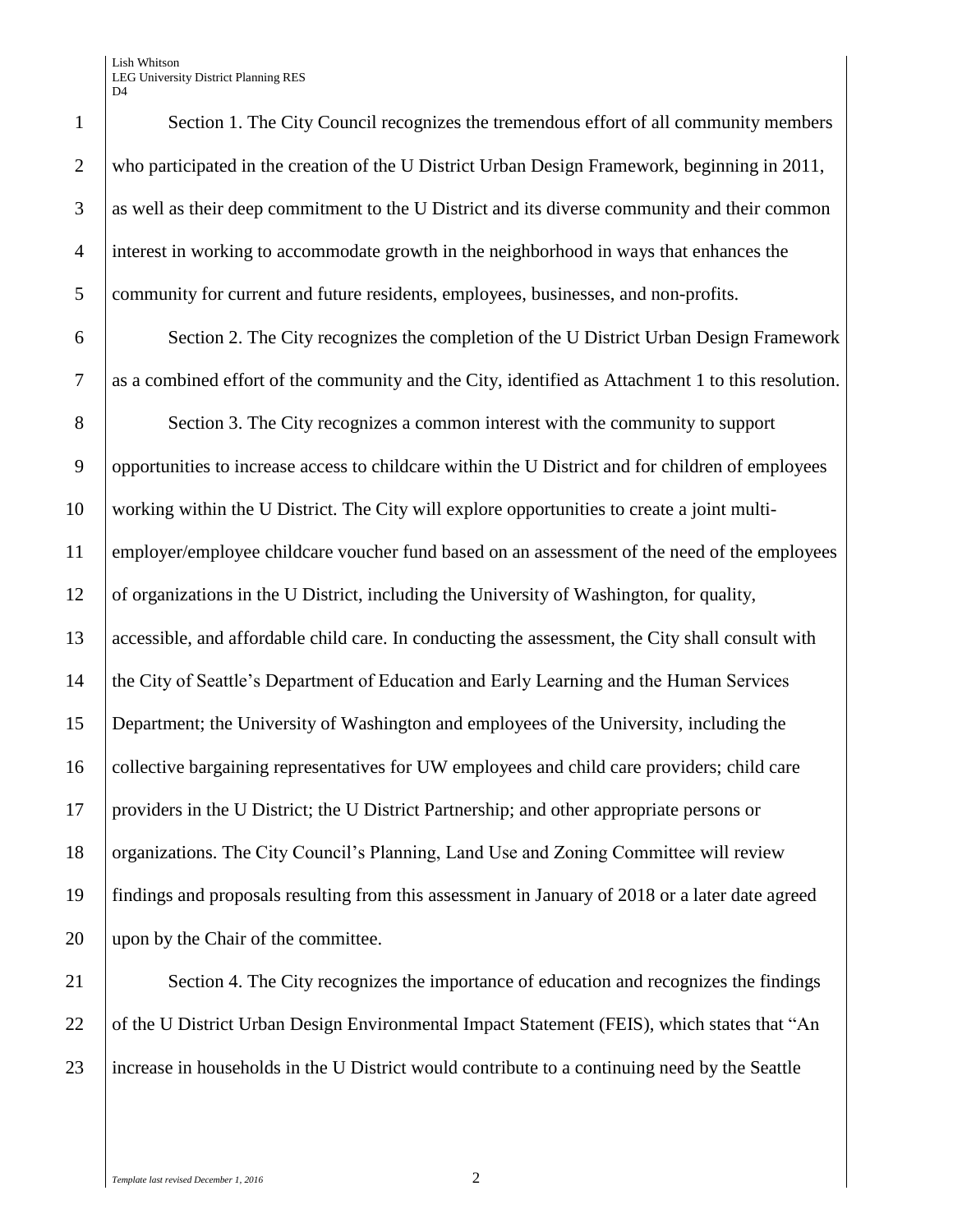Lish Whitson LEG University District Planning RES  $\mathbf{D}$ 

 School District to manage capacity at local schools and to construct new and expanded facilities to accommodate a growing student population," as well as the reduction of class size mandated by the State Legislature. The FEIS also states: "Ongoing capacity management by the Seattle School District will help meet future school capacity needs associated with growth in the U District study area. The School District also has the option of collecting impact fees under Washington State's Growth Management Act and voluntary mitigation fees paid pursuant to the State Environmental Policy Act." The Council requests that the Office of Planning and Community Development complete the additional assessment of school impact fees, in partnership with the Seattle Public Schools, outlined in the "Executive Response to 2015 Budget Green Sheet 106-1-A-2: Impact Fee Study Work Plan" (http://seattle.legistar.com/LegislationDetail.aspx?ID=2269818&GUID=116210B2-FAD4- 4DF8-A978-2AA7A4CA15ED). 13 Section 5. The City recognizes the importance of the Ave (University Way Northeast) as one of Seattle's most important business districts, and intends to continue working with the merchants on the Ave to maintain the vibrancy and diversity of businesses found on the Ave. The City commits to taking the following actions to support businesses in the U District: 17 A. Work with businesses along the Ave to identify ways that the zoning, development standards, and other regulations for properties along the Ave can support the small businesses along the Ave, provide incentives to preserve landmarks and unreinforced masonry buildings, 20 and support other community goals including housing for a mix of incomes including low-21 | income tenants;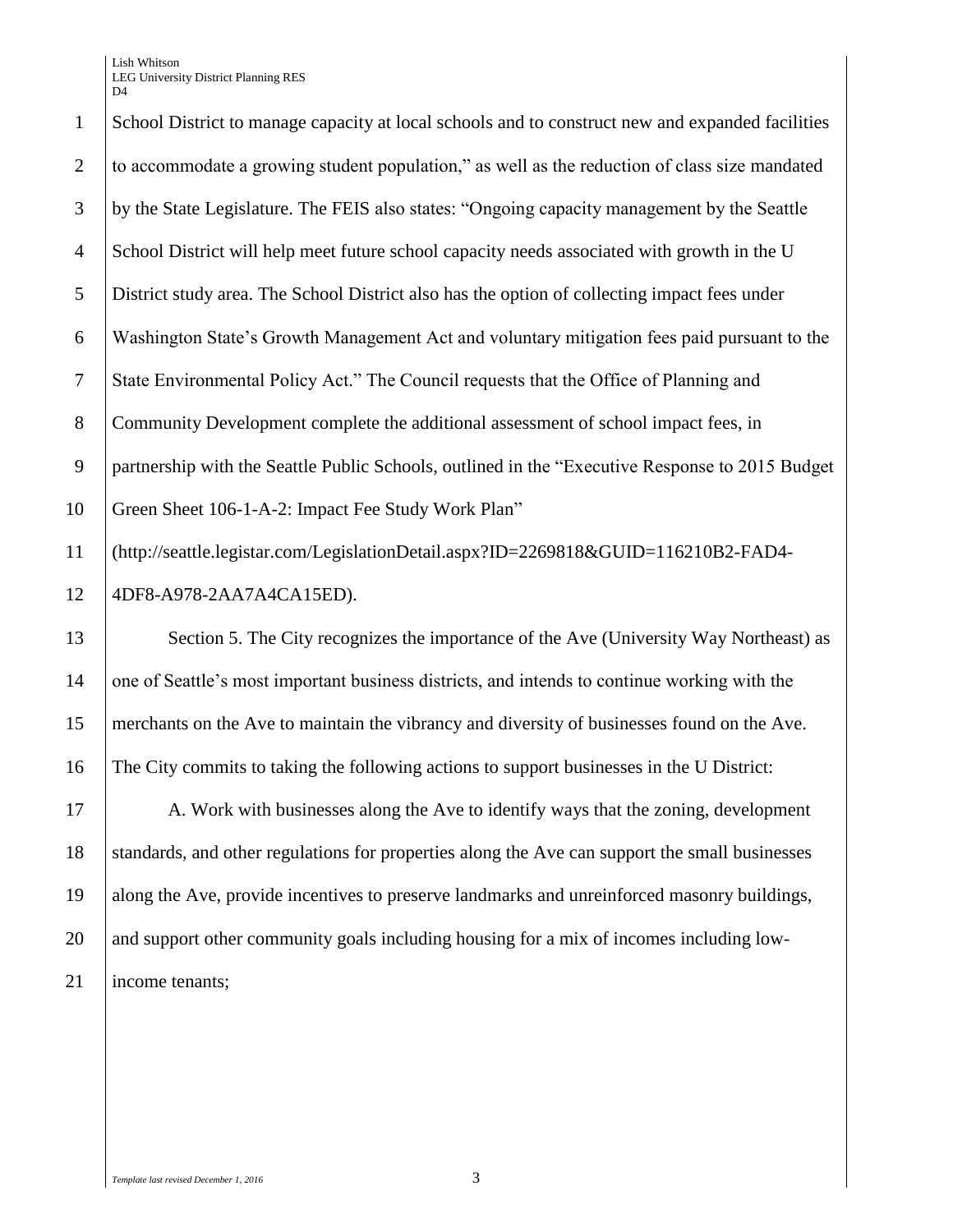| $\mathbf{1}$   | B. Bring the Community Affordability Consulting Team to work with businesses in the U                 |  |
|----------------|-------------------------------------------------------------------------------------------------------|--|
| $\overline{2}$ | District on issues such as the design of tenant spaces, feasibility analysis for building renovations |  |
| 3              | and business plan development;                                                                        |  |
| $\overline{4}$ | C. In consultation with local businesses, revise the U District Neighborhood Design                   |  |
| 5              | Guidelines to support the creation of spaces on the Ave that are attractive to and functional for     |  |
| 6              | small locally-owned businesses;                                                                       |  |
| $\tau$         | D. Provide financial support for qualifying and interested businesses that have five or               |  |
| $8\phantom{.}$ | fewer employees through Individual Development Accounts and zero percent interest loans;              |  |
| 9              | E. Collaborate with the local businesses to explore additional programs to support small              |  |
| 10             | locally-owned businesses such as a commercial affordability tax abatement program,                    |  |
| 11             | adjustments to property taxes based on income streams, or a commercial affordability fund;            |  |
| 12             | F. Review the historic resources surveys for the U District and the analysis contained in             |  |
| 13             | the Final U District Urban Design Environmental Impact Statement, to determine whether to             |  |
| 14             | nominate an area as a historic district; and                                                          |  |
| 15             | G. Continue efforts with the Office of Economic Development to establish a Legacy                     |  |
| 16             | Business preservation program for historically or culturally significant businesses.                  |  |
| 17             | Section 6. The City recognizes the work of the U District Community led by the U                      |  |
| 18             | District Partnership to develop a 2015 update to the University District Parks Plan ("Parks"          |  |
| 19             | Plan"). The City commits to taking the follow actions to implement the plan in collaboration          |  |
| 20             | with the U District Partnership and members of the U District Community:                              |  |
| 21             | A. Work with University of Washington to inform the design of a public space at the                   |  |
| 22             | northwest corner of Brooklyn Ave NE and NE 43 <sup>rd</sup> St;                                       |  |
|                |                                                                                                       |  |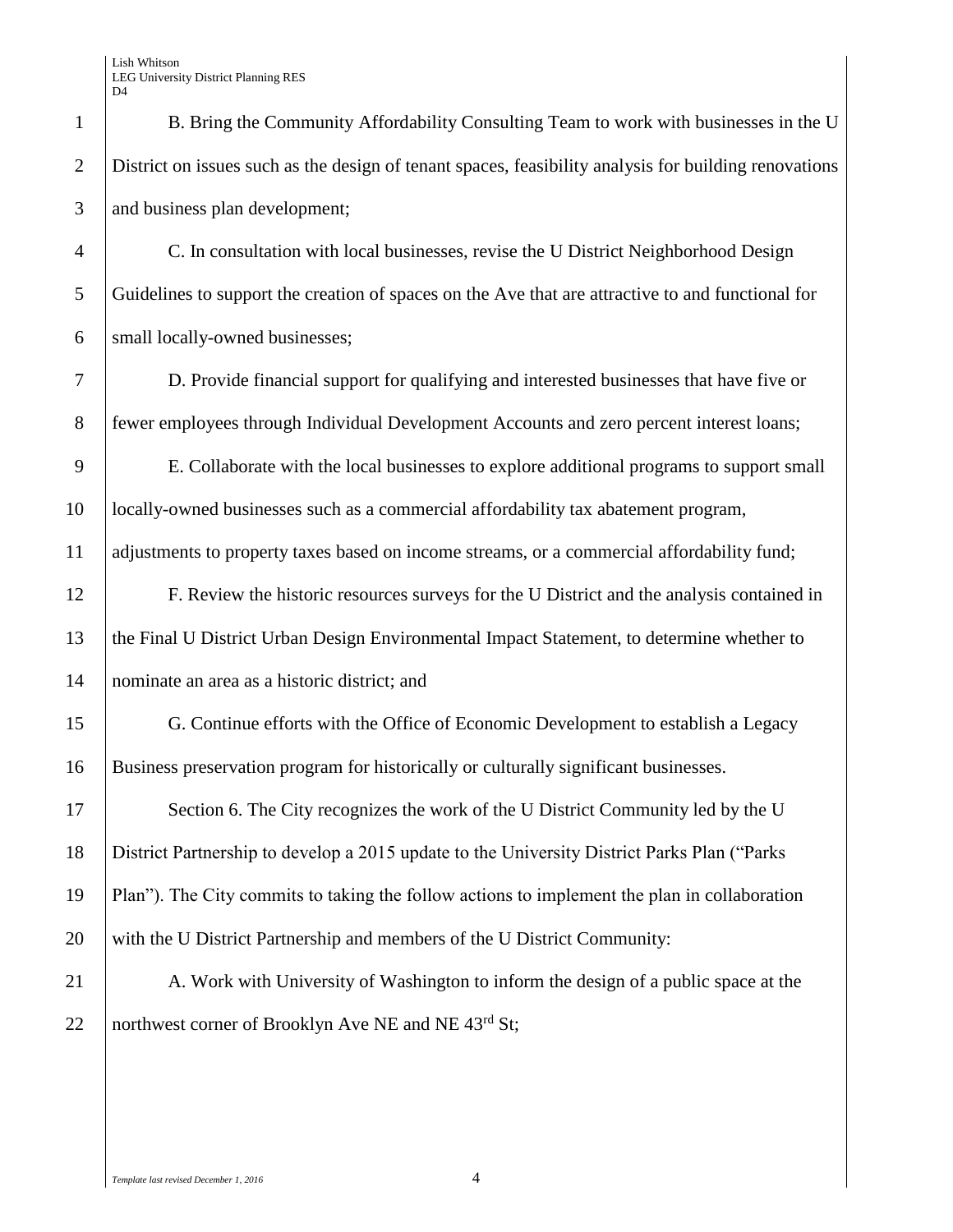1 B. Explore options for the Seattle Department of Parks and Recreation, U District 2 Partnership, and UW to partner on programming of the open space at Brooklyn Ave NE and NE 3  $43^{rd}$  St:

 C. Improve and expand Christie Park; D. Support Sound Transit's plan to build a festival street on Brooklyn Ave NE between 6 NE 45<sup>th</sup> St and NE 42<sup>nd</sup> St, and support the University Farmers Markets plan to start a weekday farmer's market at that location; E. Work with businesses on the Ave and the U District Partnership to identify additional locations for and support for parklets in the community; and F. In consultation with the U District community, the City will design and build 11 | substantial pedestrian improvements along NE  $43<sup>rd</sup>$  St between Brooklyn Ave NE and the University of Washington to improve connections between the University and the new light rail 13 Station, and to contribute to the public realm along that corridor. 14 Section 7. The City recognizes the importance of the new U District light rail station to the U District and its future. The City commits to collaborating with the U District Community, Sound Transit, and King County Metro to integrate transit systems to best serve the U District community and surrounding neighborhoods. The Council requests a report from the Seattle Department of Transportation on these efforts to the Sustainability and Transportation Committee or its successor committee with a report on these efforts in January 2018 or a later 20 date agreed upon by the Chair of the committee.

21 Section 8. The City recognizes the importance of the strong network of social service 22 providers in the U District. The City commits to collaborating with the ROOTS shelter for young 23 adults, the U District Partnership, and the University of Washington to build a "shelter to"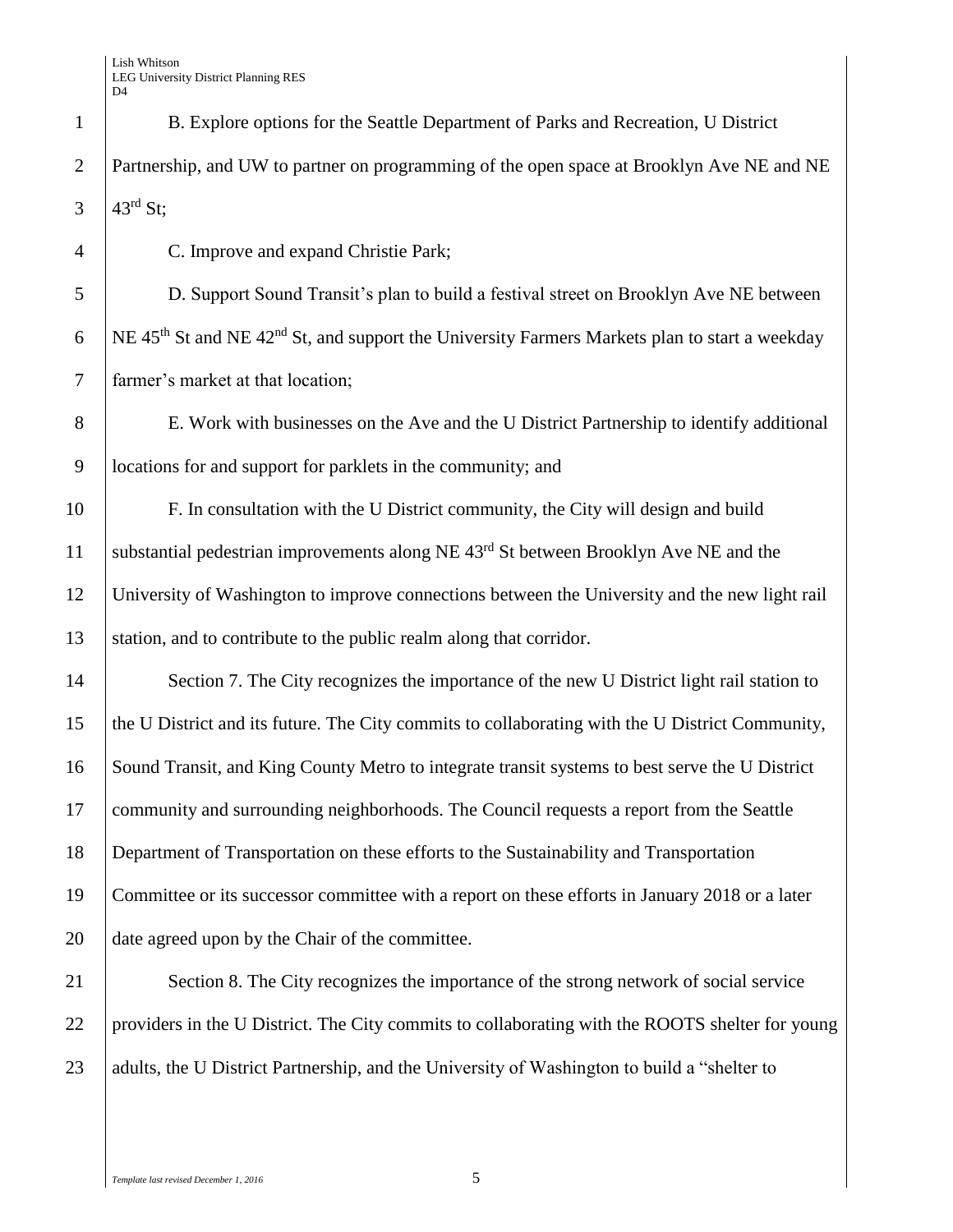- 1 employment" pipeline to provide job training and employment opportunities for clients of the
- 2 ROOTS shelter. Further, the City will continue to support social services in the neighborhood
- 3 through organizations such as Teen Feed and the University District Food Bank.